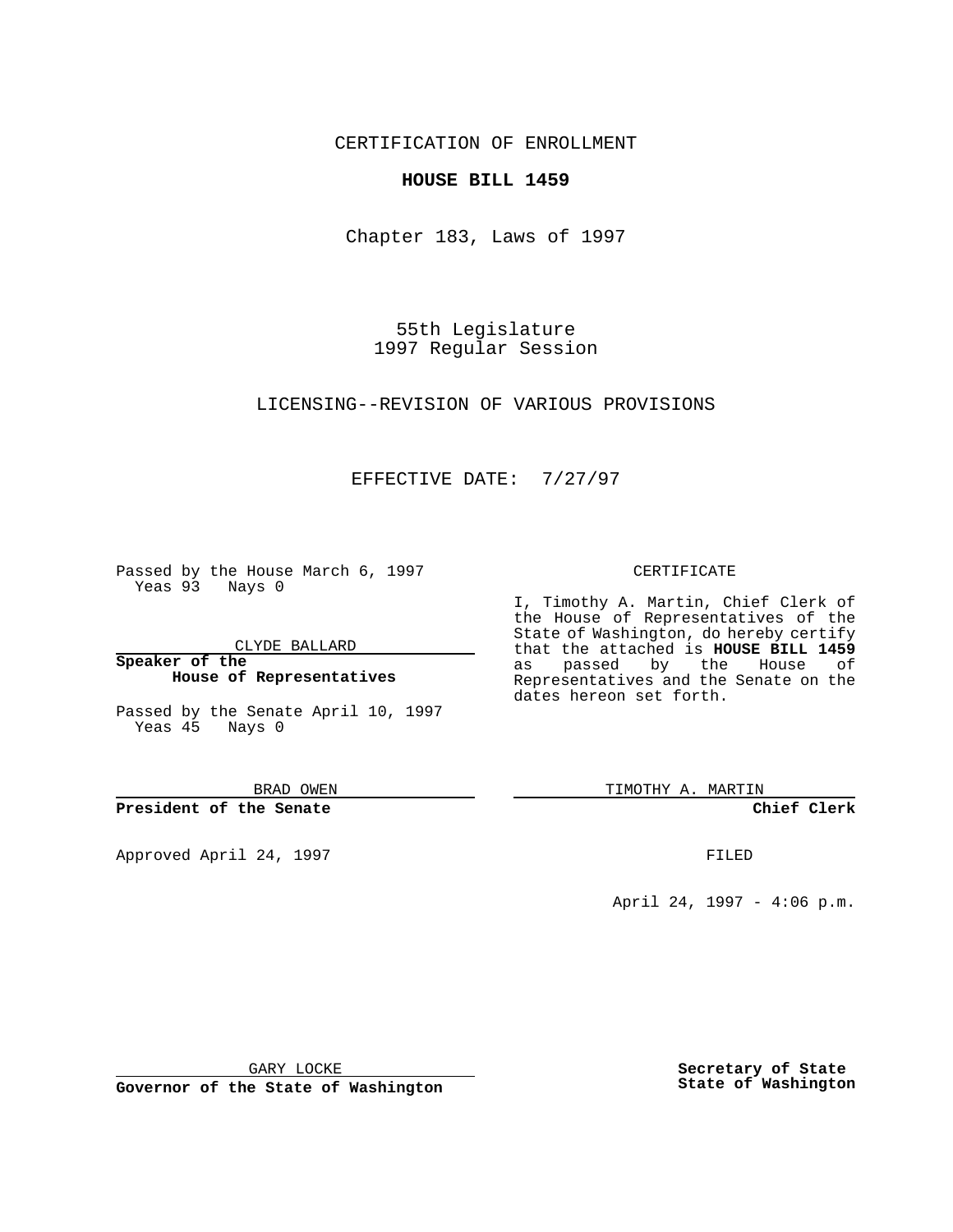# **HOUSE BILL 1459** \_\_\_\_\_\_\_\_\_\_\_\_\_\_\_\_\_\_\_\_\_\_\_\_\_\_\_\_\_\_\_\_\_\_\_\_\_\_\_\_\_\_\_\_\_\_\_

\_\_\_\_\_\_\_\_\_\_\_\_\_\_\_\_\_\_\_\_\_\_\_\_\_\_\_\_\_\_\_\_\_\_\_\_\_\_\_\_\_\_\_\_\_\_\_

Passed Legislature - 1997 Regular Session

#### **State of Washington 55th Legislature 1997 Regular Session**

**By** Representatives Cairnes, Fisher and Chandler; by request of Department of Licensing

Read first time 01/28/97. Referred to Committee on Transportation Policy & Budget.

 AN ACT Relating to the department of licensing; amending RCW 46.87.020, 46.87.030, 46.87.120, 46.87.140, 46.87.290, 82.36.335, 82.38.190, and 82.42.060; adding a new section to chapter 46.87 RCW; adding a new section to chapter 82.36 RCW; adding a new section to chapter 82.38 RCW; and adding a new section to chapter 82.42 RCW.

BE IT ENACTED BY THE LEGISLATURE OF THE STATE OF WASHINGTON:

 NEW SECTION. **Sec. 1.** A new section is added to chapter 46.87 RCW to read as follows:

 A proportional registration licensee, who files or against whom is filed a petition in bankruptcy, shall, within ten days of the filing, notify the department of the proceedings in bankruptcy, including the identity and location of the court in which the proceedings are pending.

 **Sec. 2.** RCW 46.87.020 and 1994 c 262 s 12 are each amended to read as follows:

 Terms used in this chapter have the meaning given to them in the International Registration Plan (IRP), the Uniform Vehicle Registration, Proration, and Reciprocity Agreement (Western Compact),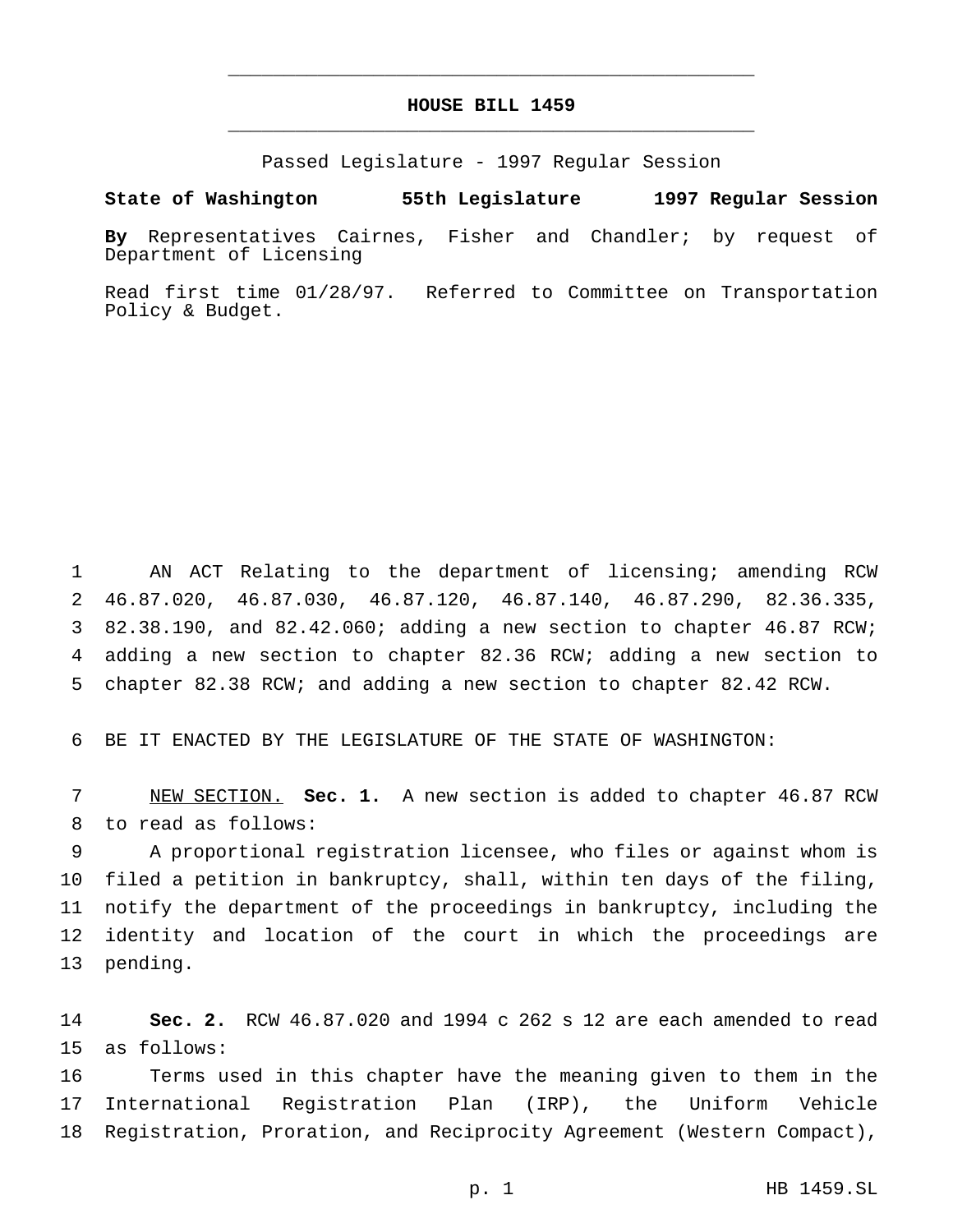chapter 46.04 RCW, or as otherwise defined in this section. Definitions given to terms by the IRP and the Western Compact, as applicable, shall prevail unless given a different meaning in this chapter or in rules adopted under authority of this chapter.

 (1) "Apportionable vehicle" has the meaning given by the IRP, except that it does not include vehicles with a declared gross weight of twelve thousand pounds or less. Apportionable vehicles include trucks, tractors, truck tractors, road tractors, and buses, each as separate and licensable vehicles. For IRP jurisdictions that require the registration of nonmotor vehicles, this term may include trailers, semitrailers, and pole trailers as applicable, each as separate and licensable vehicles.

 (2) "Cab card" is a certificate of registration issued for a vehicle by the registering jurisdiction under the Western Compact. Under the IRP, it is a certificate of registration issued by the base jurisdiction for a vehicle upon which is disclosed the jurisdictions and registered gross weights in such jurisdictions for which the vehicle is registered.

 (3) "Commercial vehicle" is a term used by the Western Compact and means any vehicle, except recreational vehicles, vehicles displaying restricted plates, and government owned or leased vehicles, that is operated and registered in more than one jurisdiction and is used or maintained for the transportation of persons for hire, compensation, or profit, or is designed, used, or maintained primarily for the transportation of property and:

 (a) Is a motor vehicle having a declared gross weight in excess of twenty-six thousand pounds; or

 (b) Is a motor vehicle having three or more axles with a declared gross weight in excess of twelve thousand pounds; or

 (c) Is a motor vehicle, trailer, pole trailer, or semitrailer used in combination when the gross weight or declared gross weight of the combination exceeds twenty-six thousand pounds combined gross weight. The nonmotor vehicles mentioned are only applicable to those jurisdictions requiring the registration of such vehicles.

 Although a two-axle motor vehicle, trailer, pole trailer, semitrailer, or any combination of such vehicles with an actual or declared gross weight or declared combined gross weight exceeding twelve thousand pounds but not more than twenty-six thousand is not considered to be a commercial vehicle, at the option of the owner, such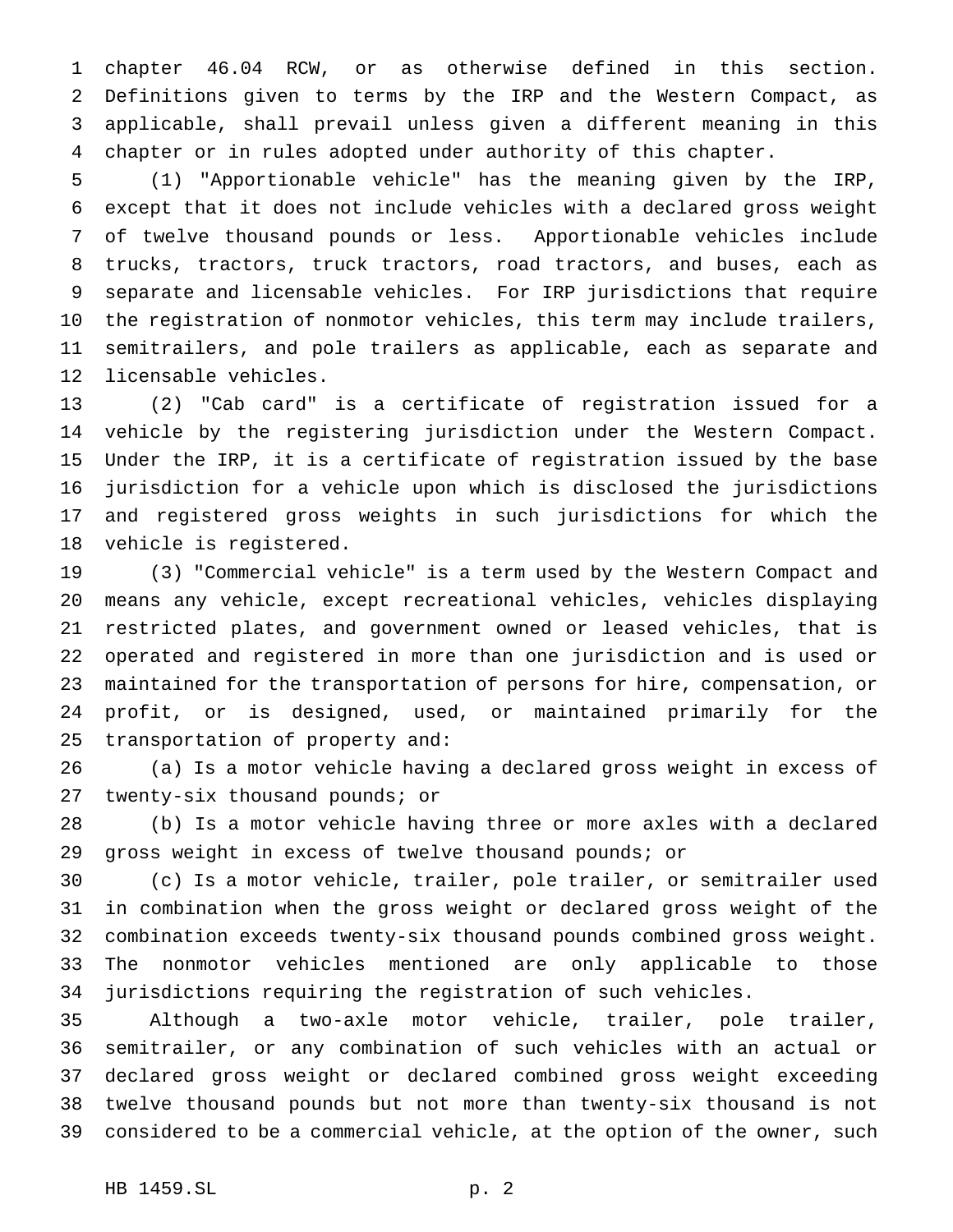vehicles may be considered as "commercial vehicles" for the purpose of proportional registration. The nonmotor vehicles mentioned are only applicable to those jurisdictions requiring the registration of such vehicles.

 Commercial vehicles include trucks, tractors, truck tractors, road tractors, and buses. Trailers, pole trailers, and semitrailers, will also be considered as commercial vehicles for those jurisdictions who require registration of such vehicles.

 (4) "Credentials" means cab cards, apportioned plates (for Washington-based fleets), and validation tabs issued for proportionally registered vehicles.

 (5) "Declared combined gross weight" means the total unladen weight of any combination of vehicles plus the weight of the maximum load to be carried on the combination of vehicles as set by the registrant in the application pursuant to chapter 46.44 RCW and for which registration fees have been or are to be paid.

 (6) "Declared gross weight" means the total unladen weight of any vehicle plus the weight of the maximum load to be carried on the vehicle as set by the registrant in the application pursuant to chapter 46.44 RCW and for which registration fees have been or are to be paid. In the case of a bus, auto stage, or a passenger-carrying for hire vehicle with a seating capacity of more than six, the declared gross weight shall be determined by multiplying the average load factor of one hundred and fifty pounds by the number of seats in the vehicle, including the driver's seat, and add this amount to the unladen weight of the vehicle. If the resultant gross weight is not listed in RCW 46.16.070, it will be increased to the next higher gross weight so listed pursuant to chapter 46.44 RCW.

(7) "Department" means the department of licensing.

 (8) "Fleet" means one or more commercial vehicles in the Western Compact and one or more apportionable vehicles in the IRP.

 (9) "In-jurisdiction miles" means the total miles accumulated in a jurisdiction during the preceding year by vehicles of the fleet while they were a part of the fleet.

(10) "IRP" means the International Registration Plan.

 (11) "Jurisdiction" means and includes a state, territory or possession of the United States, the District of Columbia, the Commonwealth of Puerto Rico, a foreign country, and a state or province of a foreign country.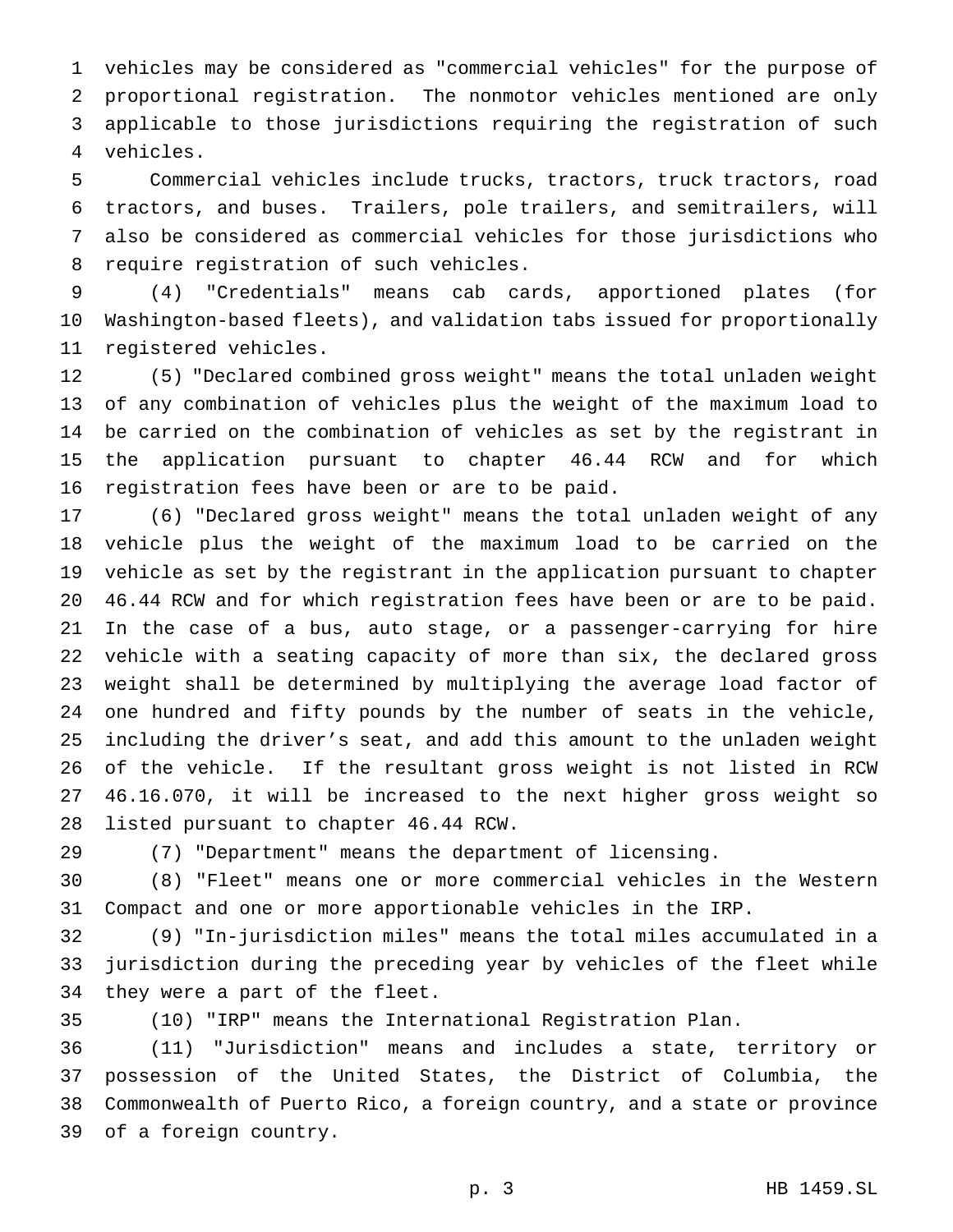(12) "Owner" means a person or business firm who holds the legal title to a vehicle, or if a vehicle is the subject of an agreement for its conditional sale with the right of purchase upon performance of the conditions stated in the agreement and with an immediate right of possession vested in the conditional vendee, or if a vehicle is subject to a lease, contract, or other legal arrangement vesting right of possession or control, for security or otherwise, or if a mortgagor of a vehicle is entitled to possession, then the owner is deemed to be the person or business firm in whom is vested right of possession or control.

 (13) "Preceding year" means the period of twelve consecutive months 12 ((ending on the last full calendar quarter, at least four months before 13 the beginning of the registration year for which proportional 14 registration is sought)) immediately before July 1st of the year 15 immediately before the commencement of the registration or license year 16 for which apportioned registration is sought.

 (14) "Properly registered," as applied to the place of registration under the provisions of the Western Compact, means:

 (a) In the case of a commercial vehicle, the jurisdiction in which it is registered if the commercial enterprise in which the vehicle is used has a place of business therein, and, if the vehicle is most frequently dispatched, garaged, serviced, maintained, operated, or otherwise controlled in or from that place of business, and the vehicle has been assigned to that place of business; or

 (b) In the case of a commercial vehicle, the jurisdiction where, because of an agreement or arrangement between two or more jurisdictions, or pursuant to a declaration, the vehicle has been registered as required by that jurisdiction.

 In case of doubt or dispute as to the proper place of registration of a commercial vehicle, the department shall make the final determination, but in making such determination, may confer with departments of the other jurisdictions affected.

 (15) "Prorate percentage" is the factor that is applied to the total proratable fees and taxes to determine the apportionable or prorate fees required for registration in a particular jurisdiction. It is determined by dividing the in-jurisdiction miles for a particular jurisdiction by the total miles. This term is synonymous with the term "mileage percentage."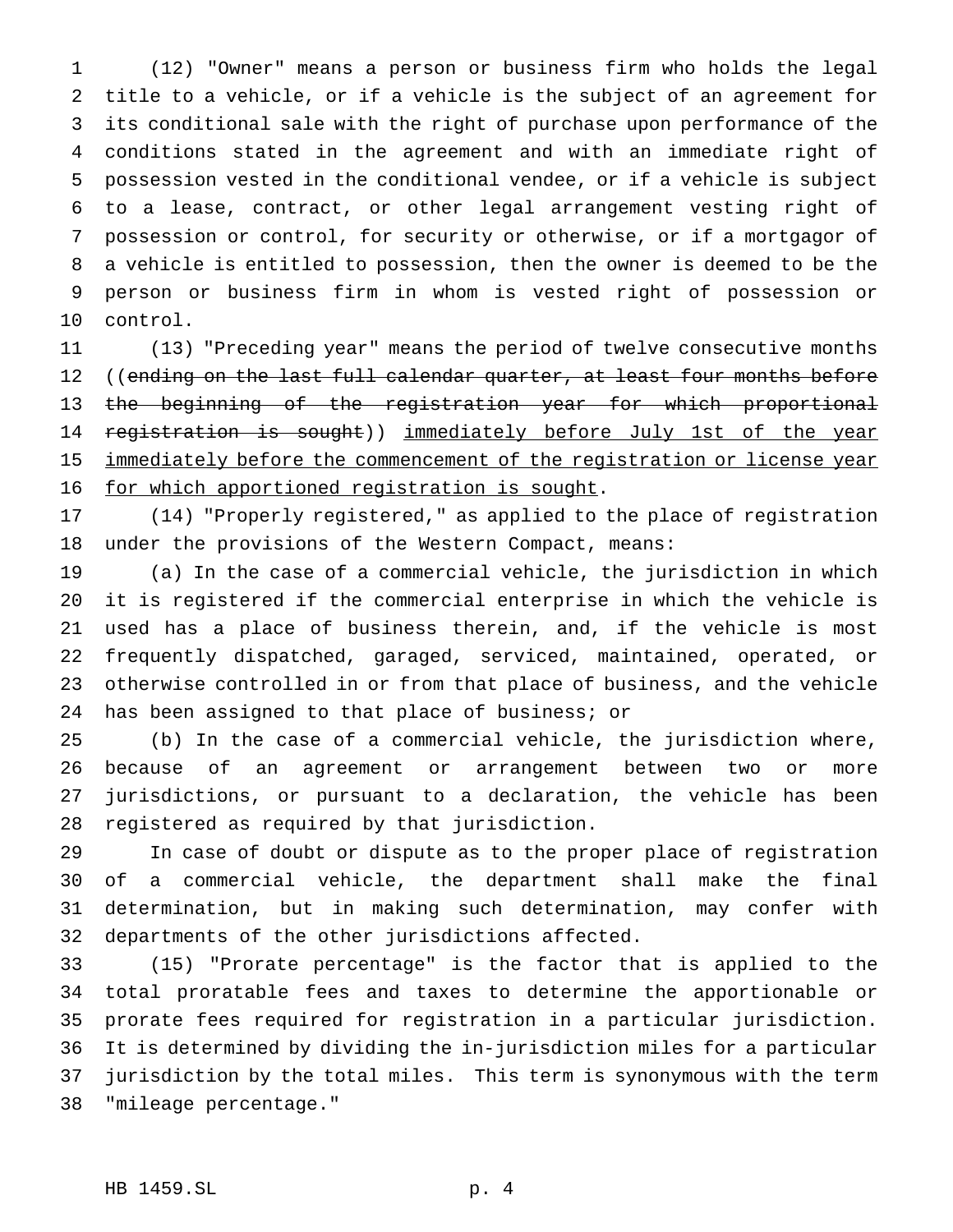(16) "Registrant" means a person, business firm, or corporation in whose name or names a vehicle or fleet of vehicles is registered.

 (17) "Registration year" means the twelve-month period during which the registration plates issued by the base jurisdiction are valid according to the laws of the base jurisdiction.

 (18) "Total miles" means the total number of miles accumulated in all jurisdictions during the preceding year by all vehicles of the fleet while they were a part of the fleet. Mileage accumulated by vehicles of the fleet that did not engage in interstate operations is not included in the fleet miles.

 (19) "Western Compact" means the Uniform Vehicle Registration, Proration, and Reciprocity Agreement.

 **Sec. 3.** RCW 46.87.030 and 1993 c 307 s 13 are each amended to read as follows:

 (1) When application to register an apportionable or commercial 16 vehicle is made ((after the third month of the owner's registration 17 year)), the Washington prorated fees may be reduced by one-twelfth for each full registration month that has elapsed at the time a temporary authorization permit (TAP) was issued or if no TAP was issued, at such time as an application for registration is received in the department. If a vehicle is being added to a currently registered fleet, the prorate percentage previously established for the fleet for such registration year shall be used in the computation of the proportional fees and taxes due.

 (2) If any vehicle is withdrawn from a proportionally registered fleet during the period for which it is registered under this chapter, the registrant of the fleet shall notify the department on appropriate forms prescribed by the department. The department may require the registrant to surrender credentials that were issued to the vehicle. If a motor vehicle is permanently withdrawn from a proportionally registered fleet because it has been destroyed, sold, or otherwise completely removed from the service of the fleet registrant, the unused portion of the licensing fee paid under RCW 46.16.070 with respect to the vehicle reduced by one-twelfth for each calendar month and fraction thereof elapsing between the first day of the month of the current registration year in which the vehicle was registered and the date the notice of withdrawal, accompanied by such credentials as may be required, is received in the department, shall be credited to the fleet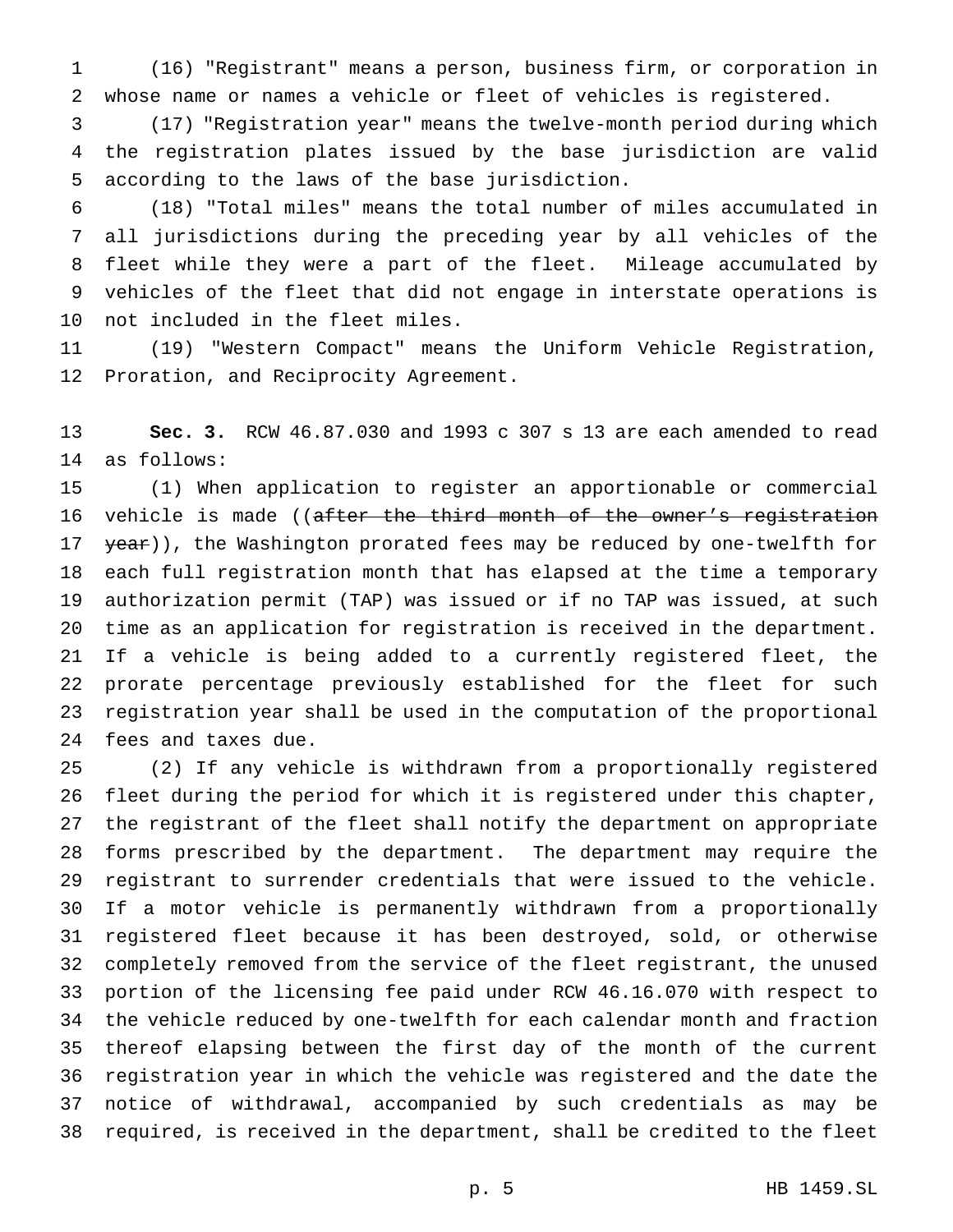proportional registration account of the registrant. Credit shall be applied against the licensing fee liability for subsequent additions of motor vehicles to be proportionally registered in the fleet during such registration year or for additional licensing fees due under RCW 46.16.070 or to be due upon audit under RCW 46.87.310. If any credit is less than fifteen dollars, no credit will be entered. In lieu of credit, the registrant may choose to transfer the unused portion of the licensing fee for the motor vehicle to the new owner, in which case it shall remain with the motor vehicle for which it was originally paid. In no event may any amount be credited against fees other than those for the registration year from which the credit was obtained nor is any amount subject to refund.

 **Sec. 4.** RCW 46.87.120 and 1990 c 42 s 113 are each amended to read as follows:

 (1) The initial application for proportional registration of a fleet shall state the mileage data with respect to the fleet for the preceding year in this and other jurisdictions. If no operations were conducted with the fleet during the preceding year, the application shall contain a full statement of the proposed method of operation and estimates of annual mileage in each of the jurisdictions in which operation is contemplated. The registrant shall determine the in- jurisdiction and total miles to be used in computing the fees and taxes due for the fleet. The department may evaluate and adjust the estimate 24 in the application if it is not satisfied as to its correctness. The department shall require a minimum estimated mileage of one trip state- line-to-state-line in each jurisdiction the carrier registers for operations.

 (2) Fleets will consist of either motor vehicles or nonmotor vehicles, but not a mixture of both.

 (3) In instances where the use of mileage accumulated by a nonmotor vehicle fleet is impractical, for the purpose of calculating prorate percentages, the registrant may request another method and/or unit of measure to be used in determining the prorate percentages. Upon receiving such request, the department may prescribe another method and/or unit of measure to be used in lieu of mileage that will ensure each jurisdiction that requires the registration of nonmotor vehicles its fair share of vehicle licensing fees and taxes.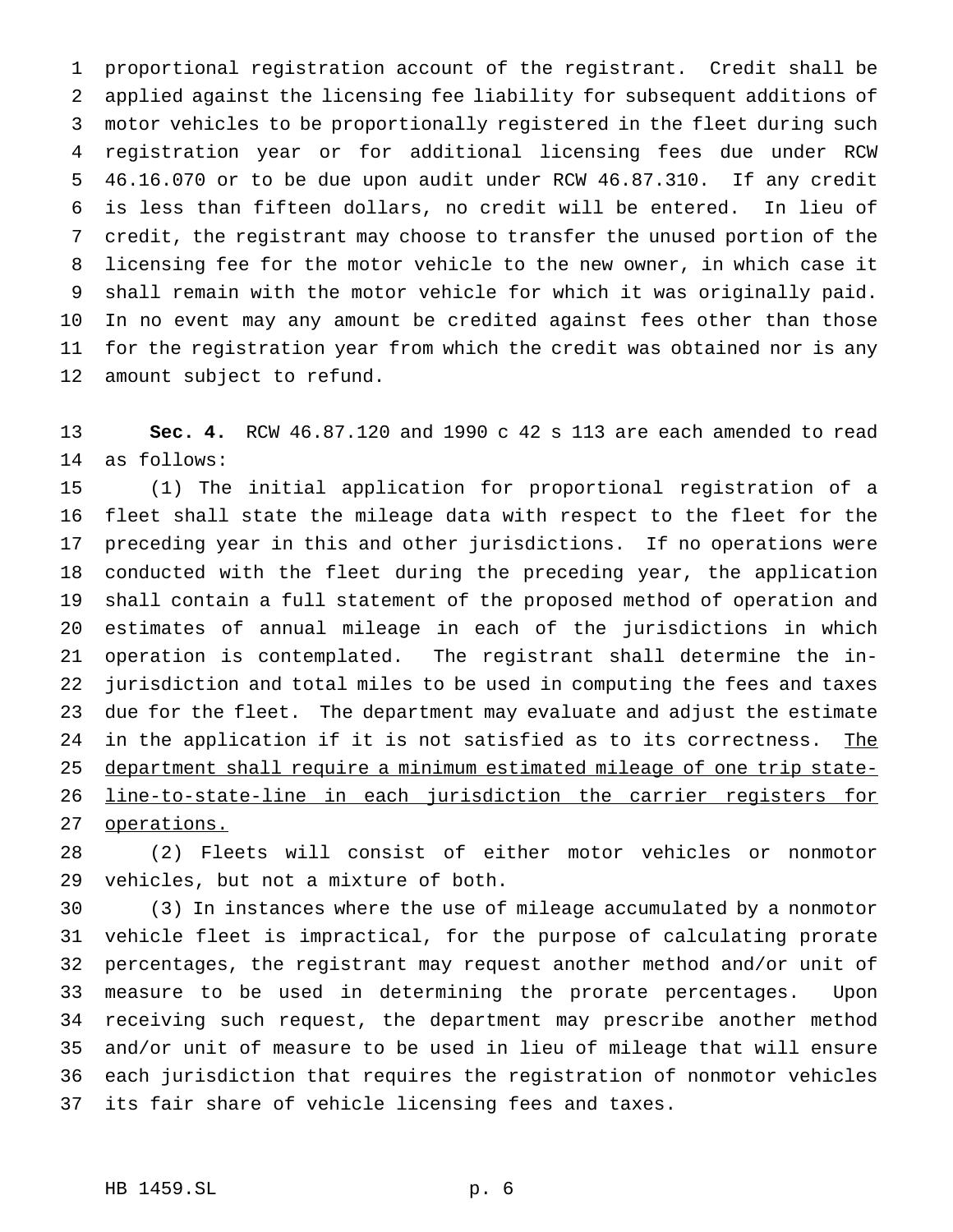(4) When operations of a Washington-based fleet is materially changed through merger, acquisition, or extended authority, the registrant shall notify the department, which shall then require the filing of an amended application setting forth the proposed operation by use of estimated mileage for all jurisdictions. The department may adjust the estimated mileage by audit or otherwise to an actual travel basis to insure proper fee payment. The actual travel basis may be used for determination of fee payments until such time as a normal mileage year is available under the new operation. Under the provisions of the Western Compact, this subsection applies to any fleet proportionally registered in Washington irrespective of the fleet's base jurisdiction.

 **Sec. 5.** RCW 46.87.140 and 1991 c 339 s 10 are each amended to read as follows:

 (1) Any owner engaged in interstate operations of one or more fleets of apportionable or commercial vehicles may, in lieu of registration of the vehicles under chapter 46.16 RCW, register and license the vehicles of each fleet under this chapter by filing a proportional registration application for each fleet with the department. The nonmotor vehicles of Washington-based fleets which are operated in IRP jurisdictions that require registration of such vehicles may be proportionally registered for operation in those jurisdictions as herein provided. The application shall contain the following information and such other information pertinent to vehicle registration as the department may require:

 (a) A description and identification of each vehicle of the fleet. Motor vehicles and nonpower units shall be placed in separate fleets.

 (b) If registering under the provisions of the IRP, the registrant shall also indicate member jurisdictions in which registration is desired and furnish such other information as those member jurisdictions require.

 (c) An original or renewal application shall also be accompanied by a mileage schedule for each fleet.

 (2) Each application shall, at the time and in the manner required by the department, be supported by payment of a fee computed as follows:

 (a) Divide the in-jurisdiction miles by the total miles and carry the answer to the nearest thousandth of a percent (three places beyond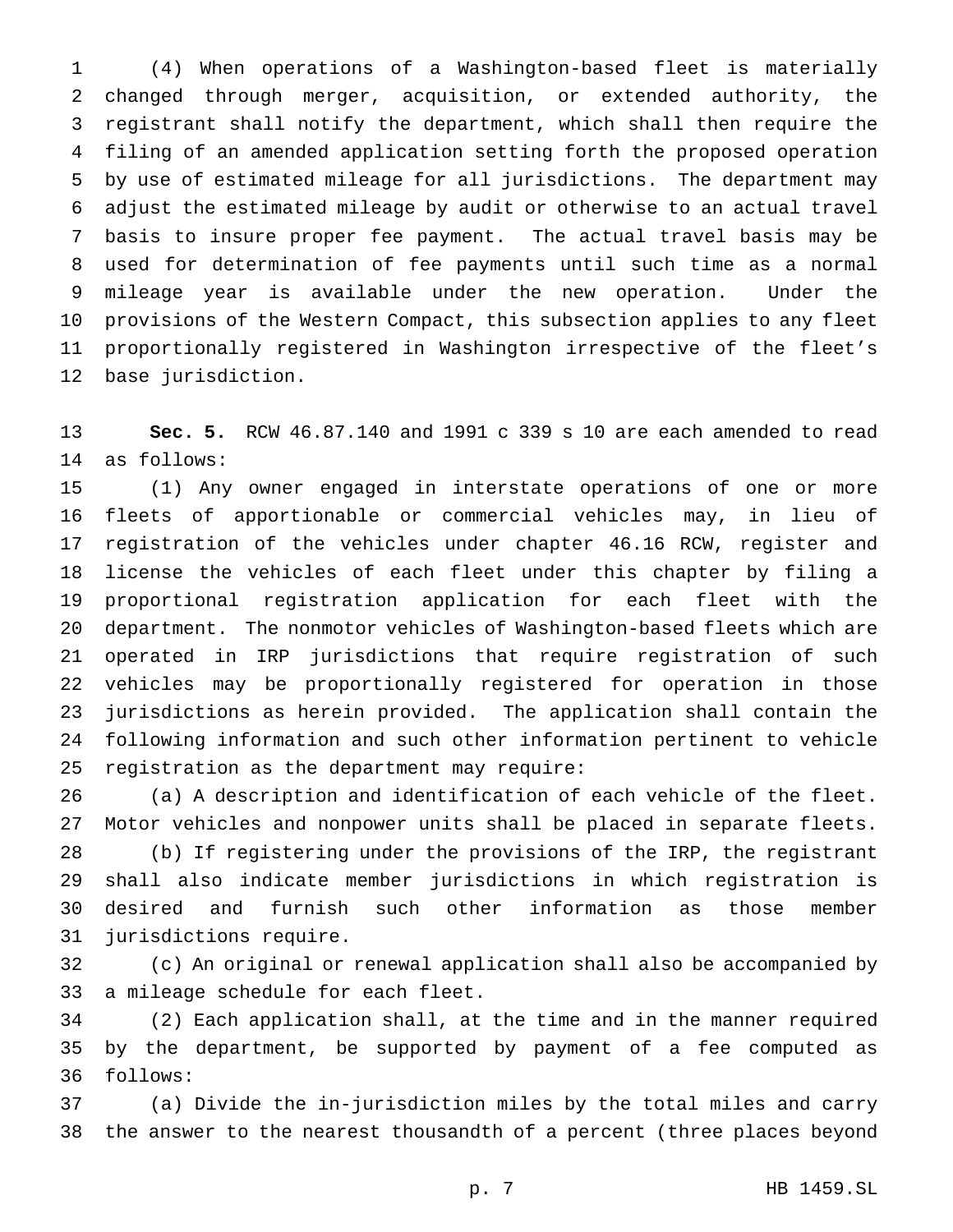the decimal, e.g. 10.543%). This factor is known as the prorate percentage.

 (b) Determine the total proratable fees and taxes required for each vehicle in the fleet for which registration is requested, based on the regular annual fees and taxes or applicable fees and taxes for the unexpired portion of the registration year under the laws of each jurisdiction for which fees or taxes are to be calculated.

 Washington-based nonmotor vehicles shall normally be fully licensed under the provisions of chapter 46.16 RCW. If these vehicles are being operated in jurisdictions that require the registration of such vehicles, the applicable vehicles may be considered as apportionable vehicles for the purpose of registration in those jurisdictions and this state. The prorate percentage for which registration fees and taxes were paid to such jurisdictions may be credited toward the one hundred percent of registration fees and taxes due this state for full licensing. Applicable fees and taxes for vehicles of Washington-based fleets are those prescribed under RCW 46.16.070, 46.16.085, 82.38.075, 18 and 82.44.020, as applicable. If, during the registration period, the 19 lessor of an apportioned vehicle changes and the vehicle remains in the 20 fleet of the registrant, the department shall only charge those fees 21 prescribed for the issuance of new apportioned license plates, 22 validation tabs, and cab card.

 (c) Multiply the total, proratable fees or taxes for each motor vehicle by the prorate percentage applicable to the desired jurisdiction and round the results to the nearest cent. Fees and taxes for nonmotor vehicles being prorated will be calculated as indicated in (b) of this subsection.

 (d) Add the total fees and taxes determined in (c) of this subsection for each vehicle to the nonproratable fees required under the laws of the jurisdiction for which fees are being calculated. Nonproratable fees required for vehicles of Washington-based fleets are the administrative fee required by RCW 82.38.075, if applicable, and the vehicle transaction fee pursuant to the provisions of RCW 46.87.130.

 (e) Add the total fees and taxes determined in (d) of this subsection for each vehicle listed on the application. Assuming the fees and taxes calculated were for Washington, this would be the amount due and payable for the application under the provisions of the Western Compact. Under the provisions of the IRP, the amount due and payable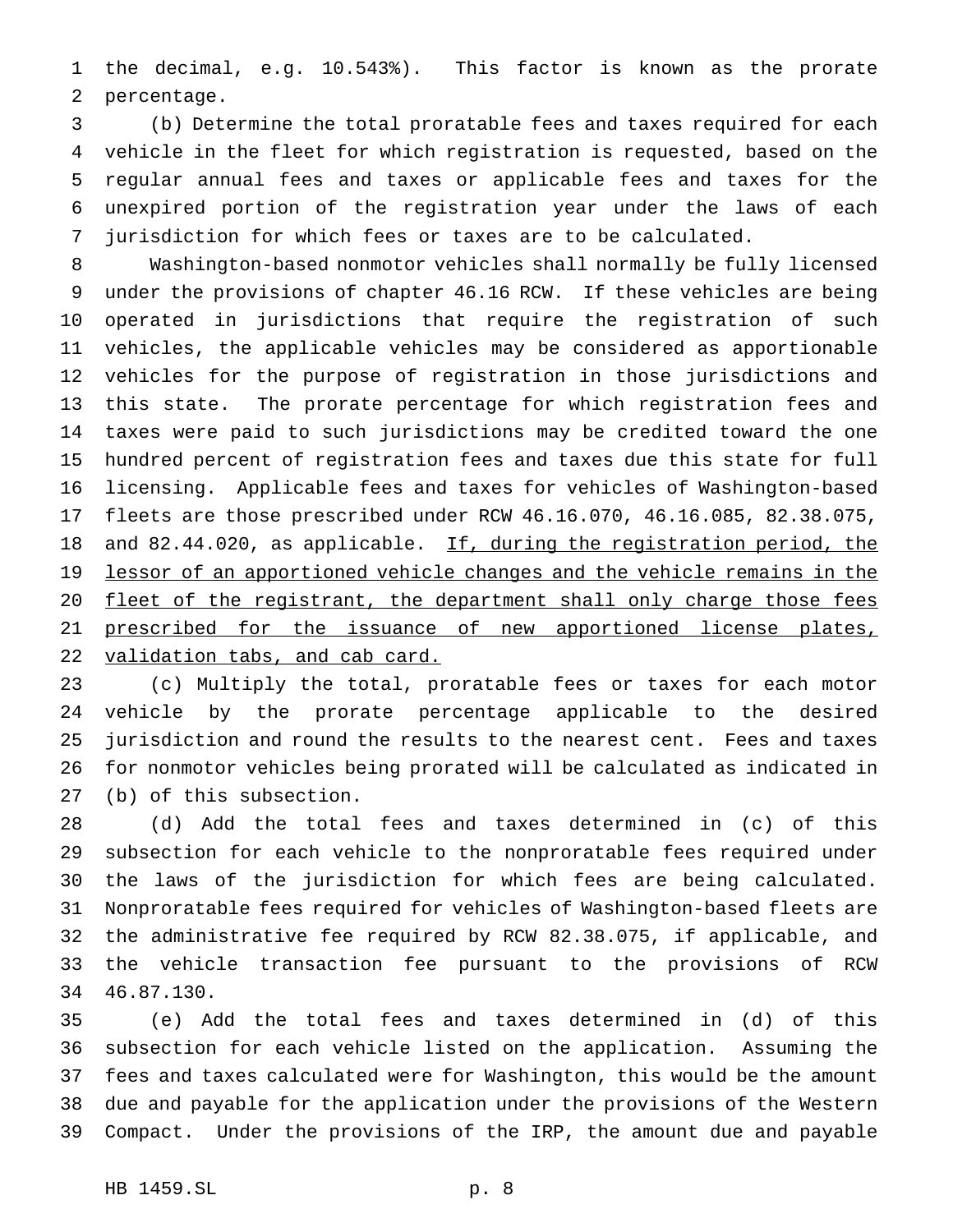for the application would be the sum of the fees and taxes referred to in (d) of this subsection, calculated for each member jurisdiction in which registration of the fleet is desired.

 (3) All assessments for proportional registration fees are due and payable in United States funds on the date presented or mailed to the registrant at the address listed in the proportional registration records of the department. The registrant may petition for reassessment of the fees or taxes due under this section within thirty days of the date of original service as provided for in this chapter.

 **Sec. 6.** RCW 46.87.290 and 1987 c 244 s 42 are each amended to read as follows:

12 If the ((director or the director's designee)) department determines at any time that an applicant for proportional registration of a vehicle or a fleet of vehicles is not entitled to a cab card for 15 a vehicle or fleet of vehicles, the ((director)) department may refuse to issue the cab card(s) or to license the vehicle or fleet of vehicles and may for like reason, after notice, and in the exercise of discretion, cancel the cab card(s) and license plate(s) already issued. 19 ((The notice shall be served personally or sent by certified mail 20 (registered mail for Canadian addresses), return receipt requested. If 21 sent by mail, service is deemed to have been accomplished on the date 22 the notice was deposited in the United States mail, postage prepaid)) 23 The department shall send the notice of cancellation by first class 24 mail, addressed to the owner of the vehicle in question at the owner's address as it appears in the proportional registration records of the department, and record the transmittal on an affidavit of first class 27 mail. It is then unlawful for any person to remove, drive, or operate the vehicle(s) until a proper certificate(s) of registration or cab card(s) has been issued. Any person removing, driving, or operating 30 the vehicle(s) after the refusal of the ((director or the director's 31 designee)) department to issue a cab card(s), certificate(s) of 32 registration, license plate(s), or the revocation ((thereof)) or cancellation of the cab card(s), certificate(s) of registration, or 34 license plate(s) is guilty of a gross misdemeanor. At the discretion 35 of the ((director or the director's designee)) department, a vehicle that has been moved, driven, or operated in violation of this section may be impounded by the Washington state patrol, county sheriff, or city police in a manner directed for such cases by the chief of the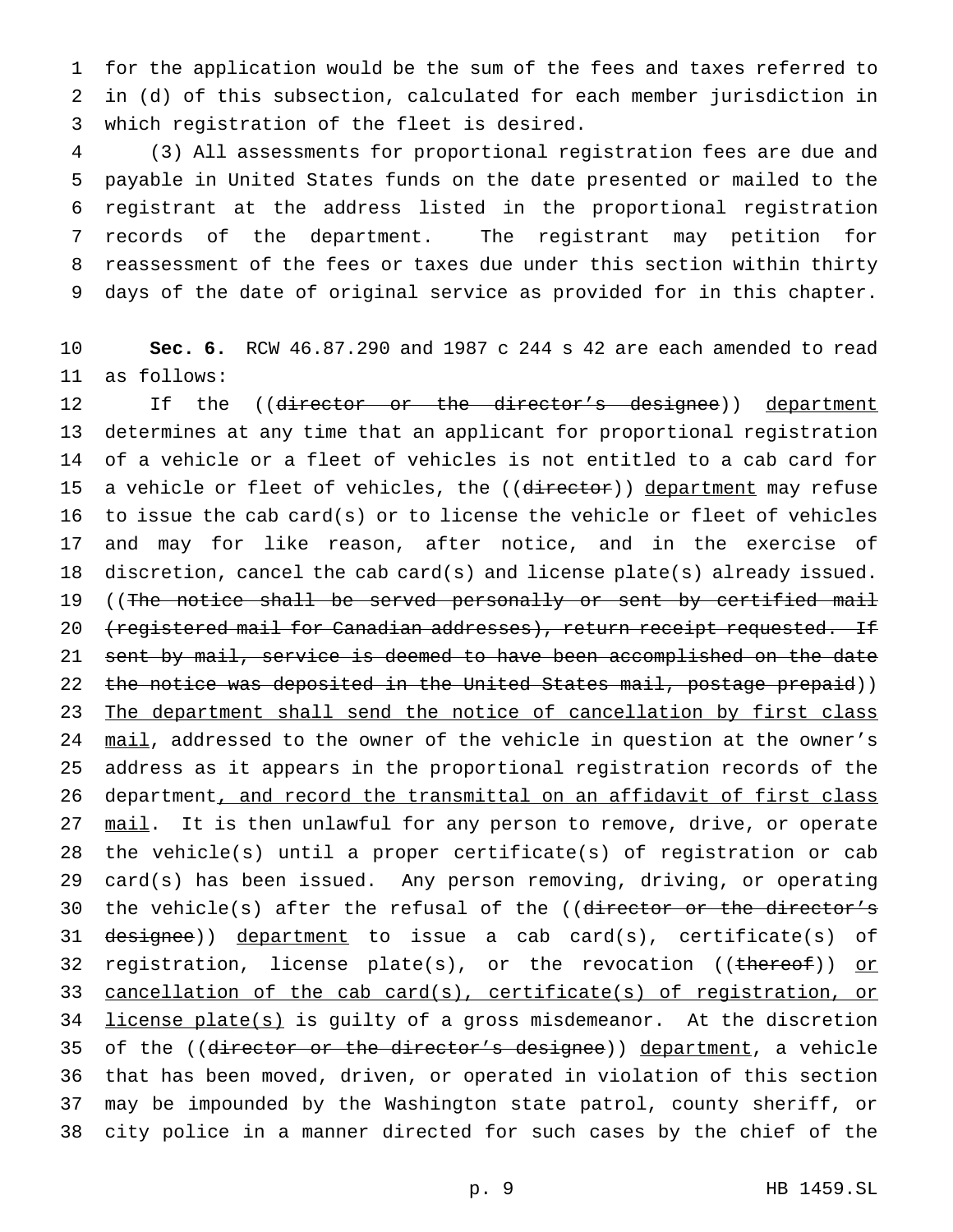Washington state patrol until proper registration and license plate have been issued.

 NEW SECTION. **Sec. 7.** A new section is added to chapter 82.36 RCW to read as follows:

 A motor vehicle fuel licensee, who files or against whom is filed a petition in bankruptcy, shall, within ten days of the filing, notify the department of the proceedings in bankruptcy, including the identity and location of the court in which the proceedings are pending.

 **Sec. 8.** RCW 82.36.335 and 1961 c 15 s 82.36.335 are each amended to read as follows:

 In lieu of the collection and refund of the tax on motor vehicle fuel used by a distributor in such a manner as would entitle a purchaser to claim refund under this chapter, credit may be given the 14 distributor upon ((his)) the distributor's tax return in the 15 determination of the amount of ((his)) the distributor's tax. Payment credits shall not be carried forward and applied to subsequent tax 17 returns.

 NEW SECTION. **Sec. 9.** A new section is added to chapter 82.38 RCW to read as follows:

 A special fuel licensee, who files or against whom is filed a petition in bankruptcy, shall, within ten days of the filing, notify the department of the proceedings in bankruptcy, including the identity and location of the court in which the proceedings are pending.

 **Sec. 10.** RCW 82.38.190 and 1996 c 91 s 4 are each amended to read as follows:

 (1) Claims under RCW 82.38.180 shall be filed with the department on forms prescribed by the department and shall show the date of filing and the period covered in the claim, the number of gallons of special fuel used for purposes subject to tax refund, and such other facts and information as may be required. Every such claim shall be supported by an invoice or invoices issued to or by the claimant, as may be prescribed by the department, and such other information as the department may require.

 (2) Any amount determined to be refundable by the department under RCW 82.38.180 shall first be credited on any amounts then due and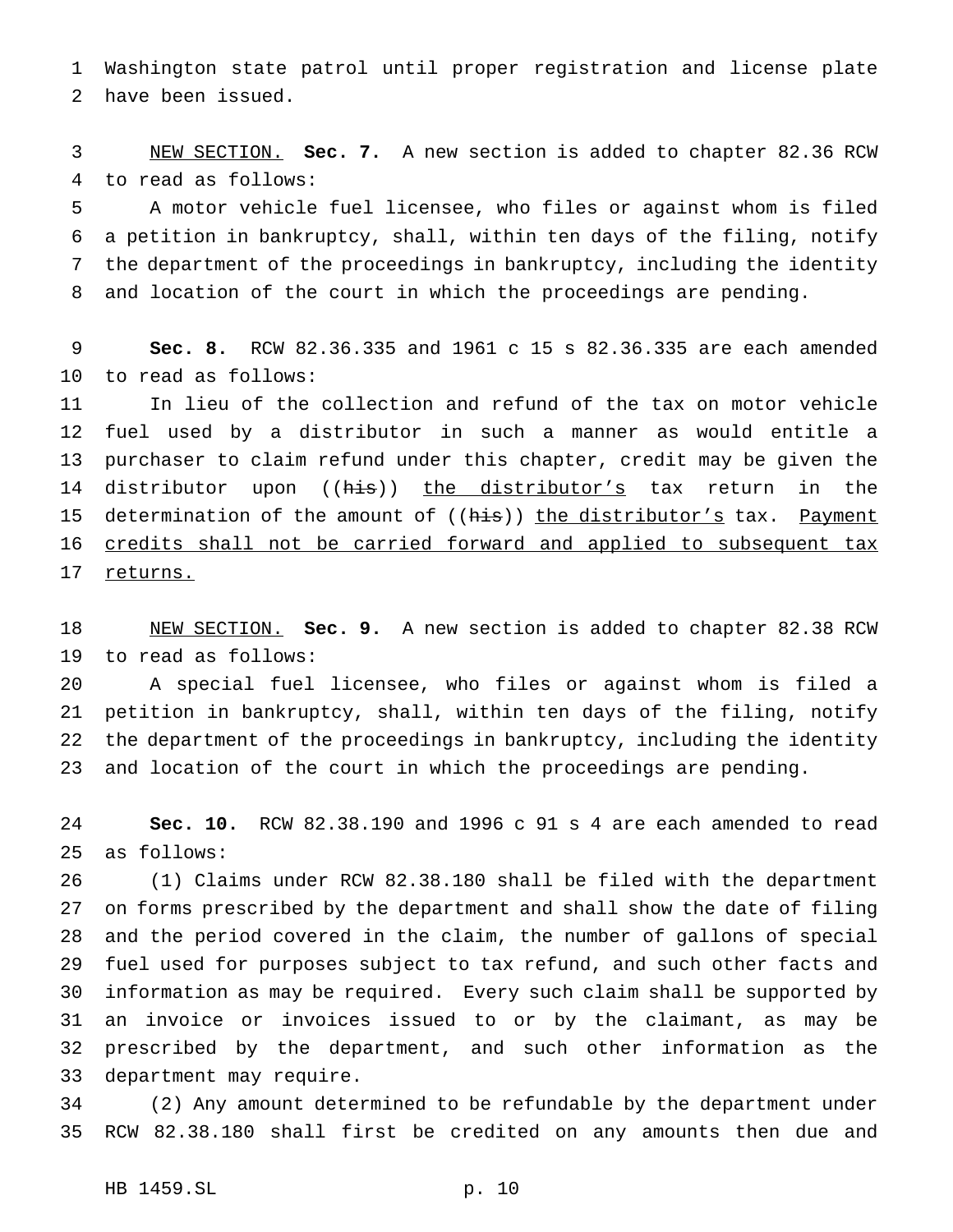payable from the special fuel dealer or special fuel user or to any person to whom the refund is due, and the department shall then certify the balance thereof to the state treasurer, who shall thereupon draw his warrant for such certified amount to such special fuel dealer or 5 special fuel user or any person((: PROVIDED, HOWEVER, That the department shall deduct fifty cents from all such refunds as a filing 7 fee, which fee shall be deducted from the warrant issued in payment of such refund to defray expenses in furnishing the claim forms and other 9 forms provided for in this chapter)).

 (3) No refund or credit shall be approved by the department unless a written claim for refund or credit stating the specific grounds upon which the claim is founded is filed with the department:

 (a) Within thirteen months from the date of purchase or from the last day of the month following the close of the reporting period for which the refundable amount or credit is due with respect to refunds or credits allowable under RCW 82.38.180, subsections (1), (2), (4) and (5), and if not filed within this period the right to refund shall be forever barred.

 (b) Within three years from the last day of the month following the close of the reporting period for which the overpayment is due with respect to the refunds or credits allowable under RCW 82.38.180(3). The department shall refund any amount paid that has been verified by the department to be more than ten dollars over the amount actually due for the reporting period. Payment credits shall not be carried forward 25 and applied to subsequent tax returns for a person licensed under this 26 chapter.

 (4) Within thirty days after disallowing any claim in whole or in part, the department shall serve written notice of its action on the claimant.

 (5) Interest shall be paid upon any refundable amount or credit due under RCW 82.38.180(3) at the rate of one percent per month from the last day of the calendar month following the reporting period for which the refundable amount or credit is due.

```
34 The interest shall be paid:
```
 (a) In the case of a refund, to the last day of the calendar month following the date upon which the person making the overpayment, if he has not already filed a claim, is notified by the department that a claim may be filed or the date upon which the claim is approved by the department, whichever date is earlier.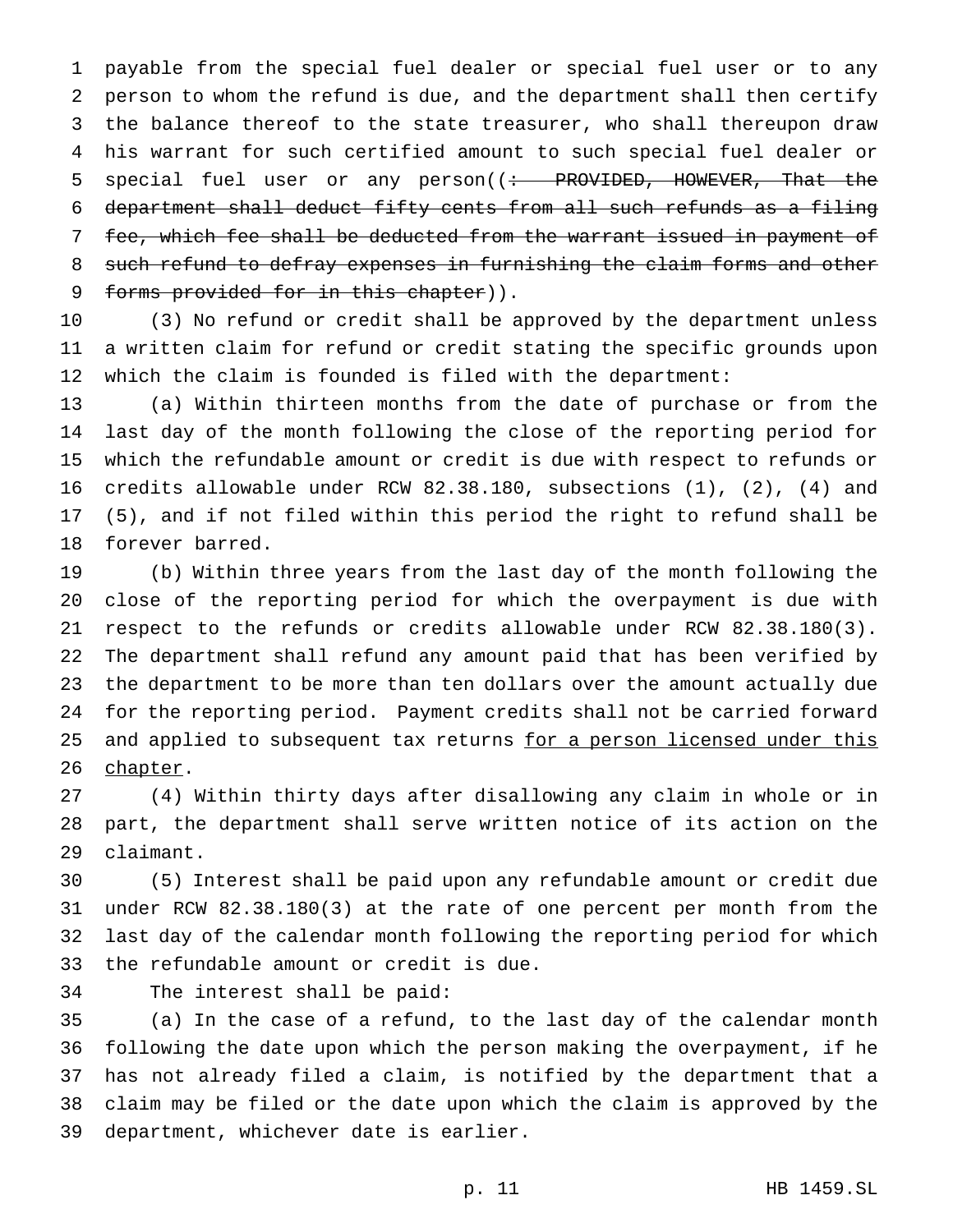(b) In the case of a credit, to the same date as that to which interest is computed on the tax or amount against which the credit is applied.

 If the department determines that any overpayment has been made intentionally or by reason of carelessness, it shall not allow any interest thereon.

 (6) No injunction or writ of mandate or other legal or equitable process shall issue in any suit, action or proceeding in any court against this state or against any officer of the state to prevent or enjoin the collection under this chapter of any tax or any amount of tax required to be collected.

 NEW SECTION. **Sec. 11.** A new section is added to chapter 82.42 RCW to read as follows:

 An aircraft fuel licensee, who files or against whom is filed a petition in bankruptcy, shall, within ten days of the filing, notify the department of the proceedings in bankruptcy, including the identity and location of the court in which the proceedings are pending.

 **Sec. 12.** RCW 82.42.060 and 1996 c 104 s 15 are each amended to read as follows:

 The amount of aircraft fuel excise tax imposed under RCW 82.42.020 for each month shall be paid to the director on or before the twenty- fifth day of the month thereafter, and if not paid prior thereto, shall become delinquent at the close of business on that day, and a penalty of ten percent of such excise tax must be added thereto for delinquency. Any aircraft fuel tax, penalties, and interest payable under the provisions of this chapter shall bear interest at the rate of one percent per month, or fraction thereof, from the first day of the calendar month after the close of the monthly period for which the amount or any portion thereof should have been paid until the date of payment. RCW 82.36.070 applies to the issuance, refusal, or revocation of a license issued under this chapter. The provisions of RCW 82.36.110 relating to a lien for taxes, interests or penalties due, shall be applicable to the collection of the aircraft fuel excise tax provided in RCW 82.42.020, and the provisions of RCW 82.36.120, 82.36.130 and 82.36.140 shall apply to any distributor of aircraft fuel with respect to the aircraft fuel excise tax imposed under RCW